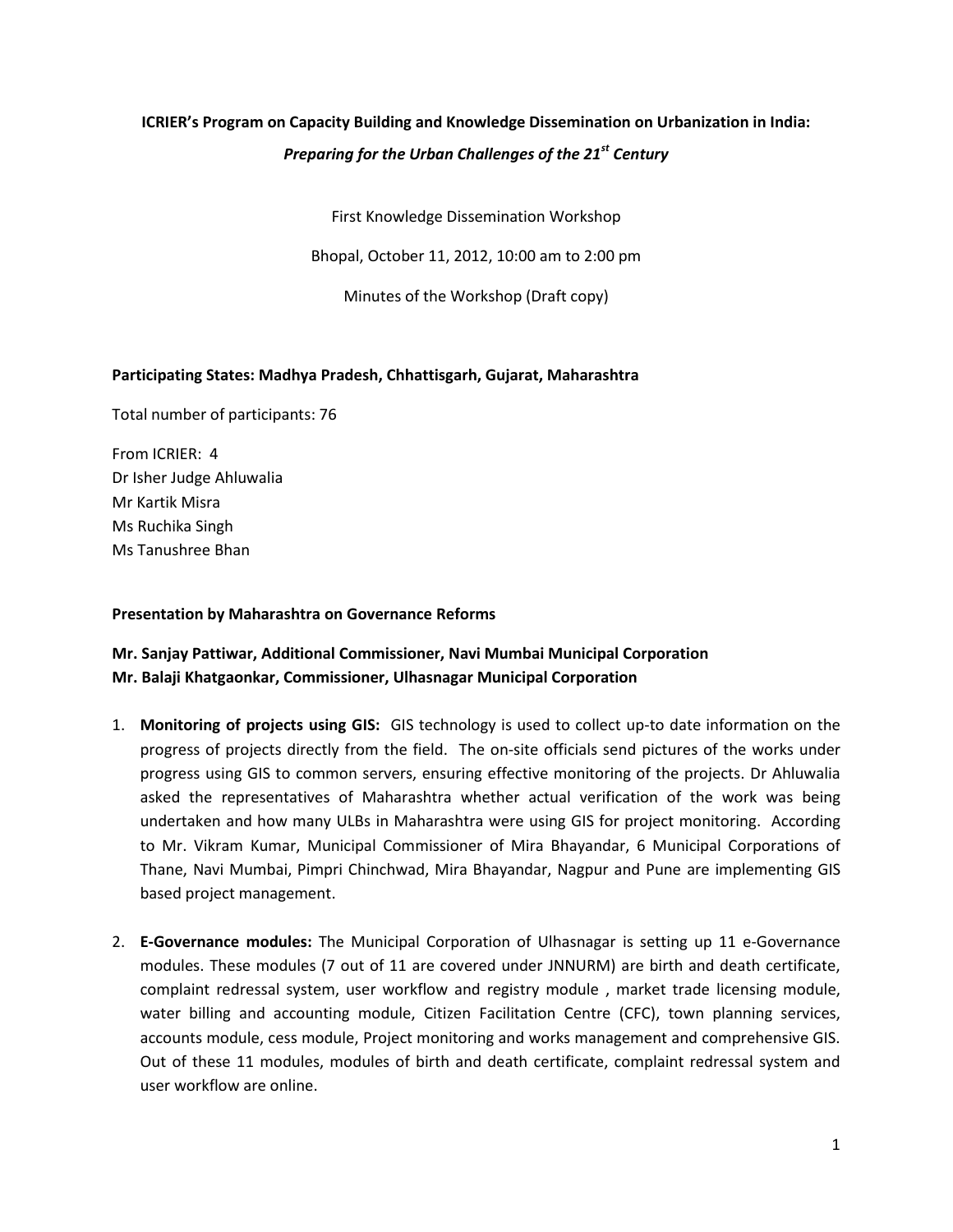3. **Citizen Facilitation Centers**: 4 Citizen Facilitation Centers and 7 kiosks have been set up in Ulhasnagar where citizens can pay property taxes online. Each property has been assigned a unique id and citizens can access their property tax bill online using this unique id. A four page property tax bill contains complete information about the property area and type, the various modes of paying the bill and the contact details of citizen information centers and kiosks. Telephone and SMS services are used to alert consumers to pay their property tax. Apart from paying their property tax bill online, owners can also pay the bills by phone (using credit cards) and by SMS (using cash cards). Ulhasnagar Corporation is also using a hand-held Personal Digital assistance (PDA) device together with a hand-held printer to collect property taxes. This allows for simultaneously updating the payment information in the accounts of the Corporation and the consumer. The cost of each PDA is around Rs 55,000 while that of the printer is Rs 20,000. The property tax collection for the Corporation has increased to Rs 53.38 crore in 2011-12 from Rs 32.51 crore in 2008-09 (a 62 per cent increase).

#### **Presentation by Chhattisgarh on Governance Reforms**

#### **Mr. S.K Sundrani, Additional Commissioner, Raipur Municipal Corporation**

- 4. **Chhattisgarh Online information system for Citizen Empowerment (CHOiCE)**: Citizen Service Centres have been set up in Public Private Partnership in the state to provide services like birth and death certificates, driving licenses, marriage licences online to citizens. Online issuance of certificates has been enabled by enactment of the Information Technology Law 2003, which legalises use of digital signatures in certificates. Post 2010, birth and death certificates are only issued electronically from ChOiCE centers. To ensure effective coverage of children born all over the state, hospitals are connected online to the CHOiCE system and periodical house to house surveys are conducted. Anganwadi workers or Auxiliary Nurse Midwives (ANMs) are responsible for registering the children born at homes.
- 5. **Online payment of property taxes**: In Raipur city, properties in 57 out of 70 wards have been mapped using GIS and residents of these wards can pay property tax online. Each property is assigned a unique id and the online payment system has been set up in collaboration with Axis Bank. Users receive both email and SMS alerts about property tax due and bills deposited.
- 6. **Centralised grievance redressal call centre (***Nidan***):** Users can register complaints by calling a toll free number (1100). Mr. Sundarani, Additional Commissioner, Raipur Municipal Corporation gave a live demonstration of the system by dialing 1100 from his mobile phone and registering a complaint about faulty street lights in his ward. Once a complaint is made at the call centre, an SMS is sent to the concerned official for appropriate action. In case the complaint is not addressed within a specific time, it is escalated to the concerned higher officials. The complaint is deemed redressed once the concerned officer addresses it. The complainant is called back to get feedback on the action taken against their complaint. Mr. Parihar pointed out that in the grievance addressal system used in Madhya Pradesh, a complaint is considered redressed only after the complainant confirms it.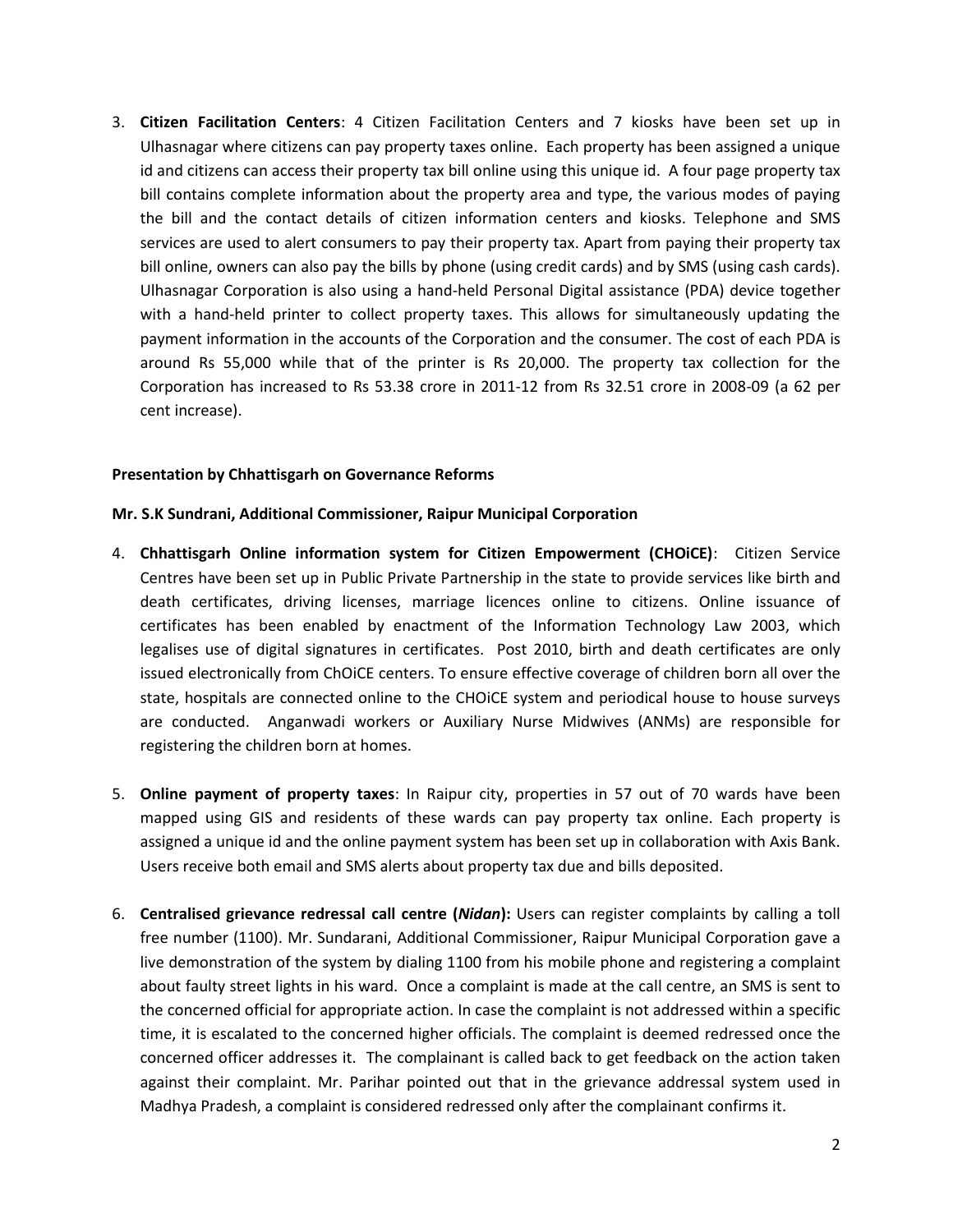- 7. **E –procurement:** Statewide E-procurement is being implemented since 2007 for all tenders above Rs 10 lakh in Public Private Partnership. Each ULB has its own account and a unique digital signature, which it uses to access the central system. This has led to significant cost savings and reduction in corruption in the tendering process.
- 8. **GIS based project monitoring:** On-site officials take pictures of projects under progress and upload them to a common server. Each Municipal Commissioner has a unique login id that he/she uses to check the status of work and generate progress reports.
- 9. **Online Personnel Information System:** This is being set up for all ULBs in the state. The system consists of a database of all the employees in the ULBs. From January 2013 onwards, the employees would have to declare their net worth online. In case the officials fail to declare their assets, they would not be considered for promotion.
- 10. **GIS-based building permission system**: In Chhattisgarh, for properties of area up-to 2500 sq ft and height up-to 12.5 meters, architects registered with the corporation are authorized to give permission for construction. For buildings with area above 2500 sq ft, GIS based online building permission system is used. For buildings with height more than 12.5 meters, a High Rise Committee provides building permission.

Ms. Mona Khandhar from Gujarat added that for buildings with height less than 12.5 meters, applications for development permission can be submitted online in Ahmedabad.

- 11. **Public disclosure law:** All ULBs have to provide details of physical and financial progress of the works being undertaken by them on their website. In case the ULB does not have a website, these details should be made available in its office.
- 12. **Solid Waste Management (SWM) projects:** Solid Waste Management projects under Public Private Partnership are being set up in Raipur, Durg and Bhilai. In Raipur, a Memorandum of Agreement for a 30 year project has been signed between the Municipal Corporation and the Concessionaire. The project will commence operation in December 2012. The user charges will be between Rs 10 to Rs 500. It is not yet decided if the plant would make compost or convert waste to energy **(Talk of a compost plant handling 200 tonne of waste; 56 acres of land earmarked for sanitary landfill site and waste treatment plant).**

Mr Mohapatra shared his experience of the two SWM plants set up in Ahmedabad city where the technology employed became obsolete and the plants were able to handle only half of the built capacity**.** Presently the city of Ahmedabad is generating 3000 tonnes of solid waste every day. A new contract has been given to a pharmaceutical company based in Gujarat, which uses waste to make energy**.** Dr Ahluwalia mentioned a study undertaken by World Bank, which reviewed some waste to energy projects and found the technology used to be inefficient and not environmentally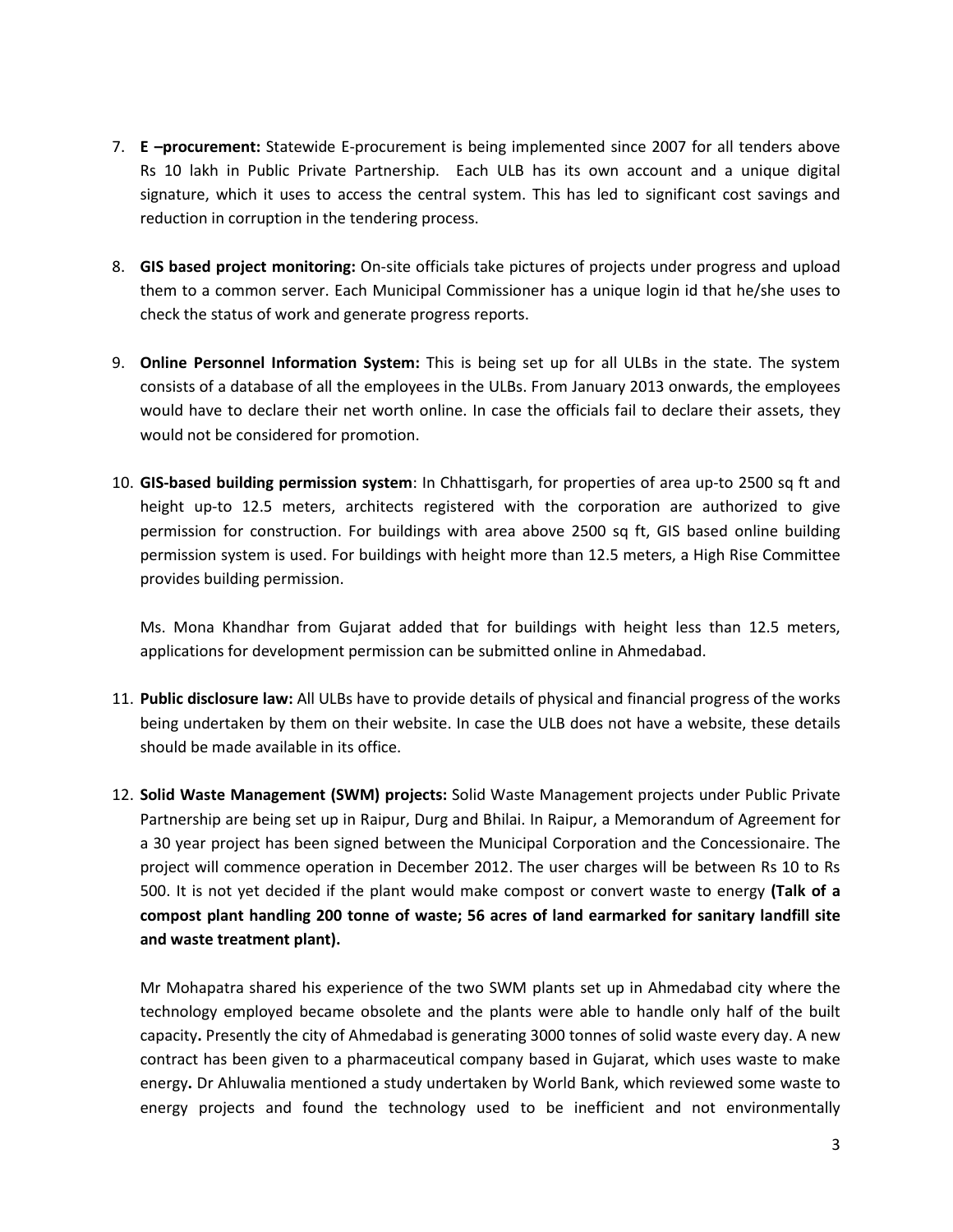sustainable. She also talked about the Kanpur SWM plant, which does not make pellets from the waste. The solid waste is compressed and a state-of-the-art boiler set up in the plant, can process this compressed waste. Mr. Mohapatra added that a SWM plant in Surat city has a 0.5 MW power plant which uses liquid waste to produce energy. Rajkot city has an integrated solid waste management plant which produces compost and bricks from the waste. The compost produced is sold locally to farmers and bricks are exported. A suggestion was made to undertake a comparative study of the SWM projects in Rajkot, Raipur, Pammal and Kanpur.

- 13. In smaller towns of Chhattisgarh, a locally developed machine is used for solid waste management. The cost of the machine is around Rs 2.5 lakh and it can process up-to 25 tonnes of solid waste per day. The machine is mobile and can be taken on site, in turn, saving the cost of transporting waste to the treatment plant. The manure produced from the waste is sold to local farmers. A similar machine is used to wash and segregate debris and inert materials.
- 14. A participant asked whether the Raipur Corporation employs cleaning staff since all SWM work has been outsourced. According to Mr Sundarani, SWM work for 53 out of 70 wards in Raipur city has been outsourced. The Corporation staff is employed in the rest of the 17 wards.

#### **Presentation by Gujarat on Governance Reforms**

#### **Ms. Mona Khandhar, Secretary (Housing & Nirmal Gujarat)**

#### **Mr. Guruprasad Mohapatra, Municipal Commissioner, Ahmedabad Municipal Corporation**

- 15. **Municipal Cadres:** Four municipal cadres have been set up in Gujarat. These include accounting, sanitary officers and solid waste managers, fire officials; and engineering cadre.
- 16. **E-procurement:** Statewide E-procurement is being implemented since 2007. More than 3100 tenders have been processed since the implementation of the e-procurement system.
- 17. The contribution of urban areas in Gujarat to state GDP is 56.1%. A suggestion was made to study how the contribution of urban areas to state GDP can be estimated.
- 18. It is difficult for Urban Local Bodies to work without adequate human and financial capacity. Mr. Guruprasad Mohapatra mentioned that unlike a number of present Municipal Acts, the Municipal Acts of Gujarat and Maharashtra, allow ULBs to hire external consultants and specialists.
- 19. Rajkot Municipal Corporation (RMC) has opened service delivery centers across the city to reduce travel time for citizens. The distance from a citizen's residence to avail RMC services has reduced from 9 km in 2006-07 to 2 km in 2012-13.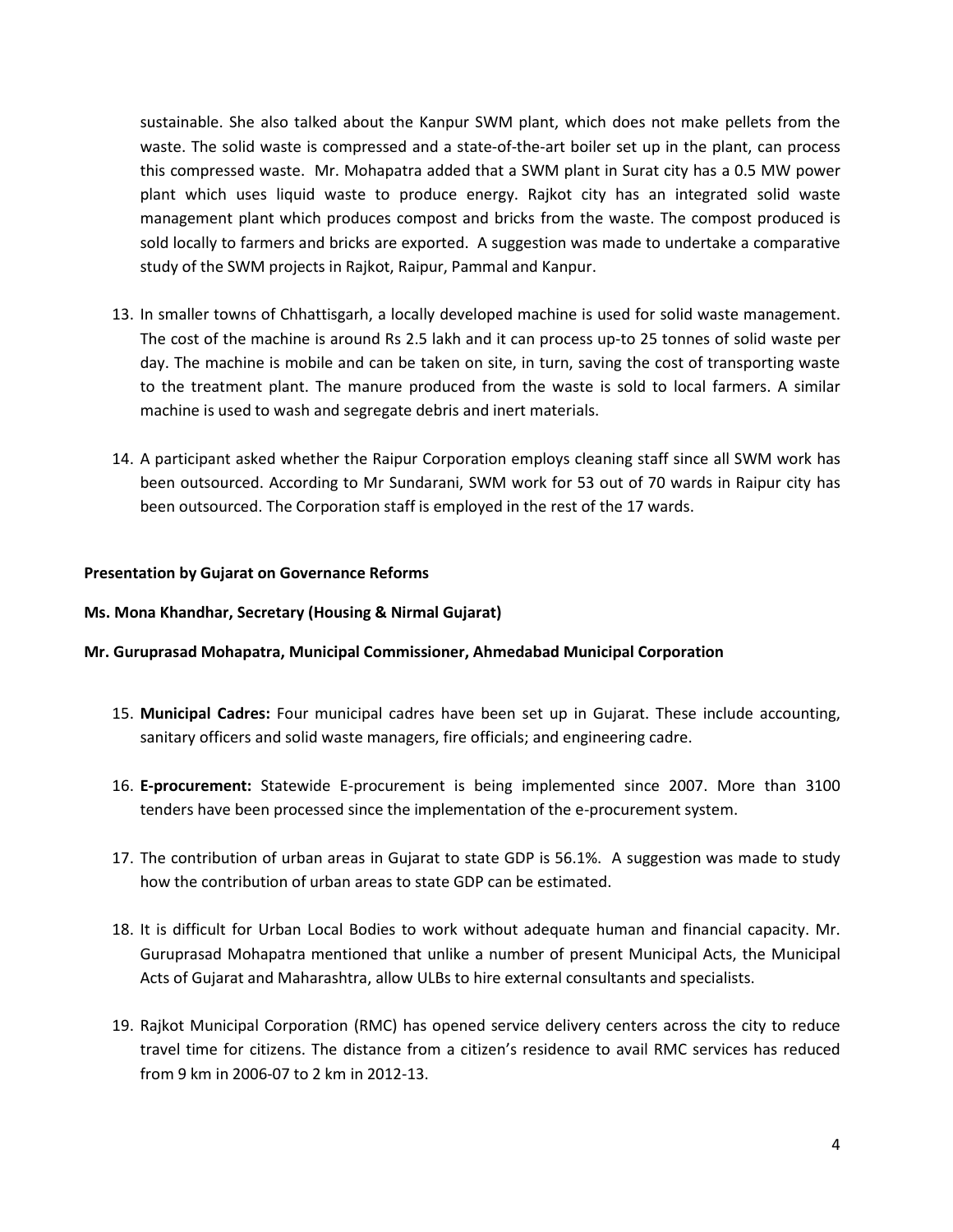- 20. Mr. Mohapatra shared his experience on how the online complaint handling system of Ahmedabad Municipal Corporation was initially neglected for two years (2009-2011). He emphasized on the fact that merely setting up of e-governance systems, without their effective monitoring, is not the solution.
- 21. **City Civic Centers in Ahmedabad:** At present there are 50 city civic centres in Ahmedabad. Services like online payment of property tax, professions tax, online issuance of birth and death certificate, hawker's license and building plan approvals are provided at city civic centres.
- 22. **M-governance in Surat:** Surat Municipal Corporation first implemented m-governance by sending vaccination alerts to parents of new born babies via SMS. Over 8 lakh vaccination alert SMSes have been sent so far.

### **Presentation by Madhya Pradesh on Governance Reforms**

## **Mr. Sanjay Kumar Shukla, Commissioner, Directorate of Urban Administration & Development, Madhya Pradesh**

- 23. Madhya Pradesh is also implementing urban reforms in cities not covered under JNNURM. 50 cities and towns across state are at various stages of implementing urban reforms.
- 24. **Double entry accounting system:** The accounting system is in various stages of implementation (between 40-100%) in 50 towns and cities (including 4 mission cities).
- 25. **State Property Tax Board:** The Board has been set up in the state, with the Commissioner of Urban Development as the chairperson. Self-Assessment of properties was introduced in 1996-97 in Madhya Pradesh. Its implementation without adequate monitoring led to widespread underreporting of the area and type of the properties. At present both the coverage and the recovery of property tax are low in the state (between 30-60%). Collection of property tax varies from 30-50% in poorly performing towns and cities to 50-60% in better performing ones. Jabalpur Municipal Corporation suffers from the problem of low tax collection inspite of facilities like online tax payments.
- 26. The ULBs have also been unable to revise property tax rates. Mr. Sanjay Shukla gave an example of how residents in Gujarat and Maharashtra pay 6-15 % higher property tax for a similar size property in a town of comparable size as Khandwa in Madhya Pradesh. Alternatively, in West Bengal a State Property Tax Board was set up in 1928. The Board sets rates for property tax and not the ULBs. According to Mr. Mohapatra, formula based property tax system is the most efficient system.
- 27. **Madhya Pradesh Urban Infrastructure Fund:** The fund was set up in 2008 and the process for setting up the Project Development Company is under way.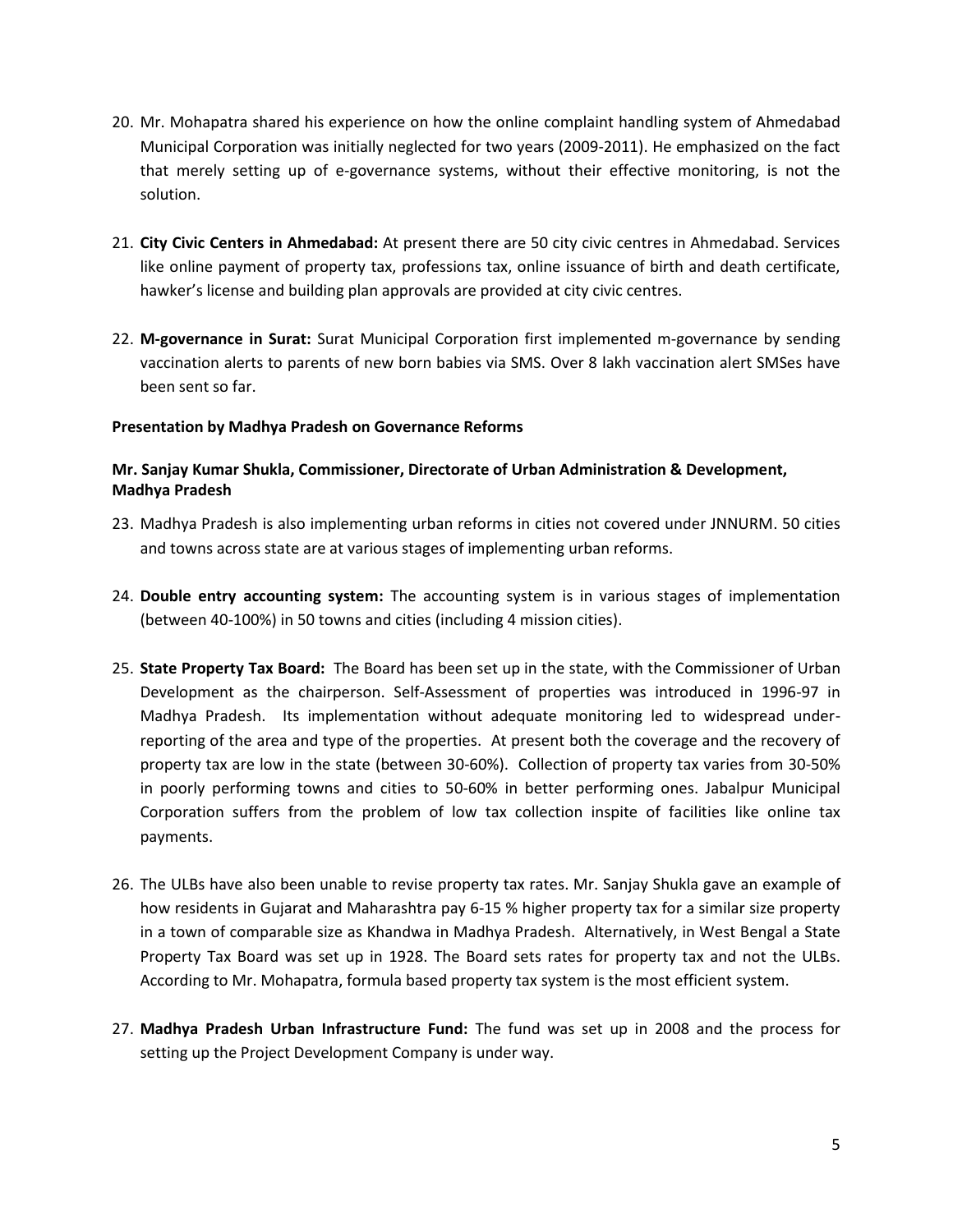- 28. **City Development Plans (CDP):** CDPs have been prepared for all 360 ULBs in Madhya Pradesh and not just JNNURM cities. Dr Ahluwalia asked if these plans incorporated natural conservation, affordable housing, mobility and financial plans. According to Mr. Sanjay Shukla, some of the plans have addressed these concerns. CDPs of 100 cities have been uploaded on a website. He suggested that ICRIER should review some of these plans and make recommendations. Ms Mona Khandhar from Gujarat added that the Ministry of Urban Development has recently circulated guidelines on including mobility and financial plan as part of the CDP.
- 29. In Madhya Pradesh, Urban Transport and Urban Development form a single department. Urban Housing and Environment form another department. Dr Ahluwalia emphasized that the integration of these departments is crucial for effective urban planning.
- 30. **Service Level Benchmarking**: For almost 110 ULBs in the states, engineering and service level benchmarks as per  $13<sup>th</sup>$  Finance Commission recommendations are being set up. This benchmarking would be based on city and population sizes. Ms Mona Khandhar from Gujarat informed that Gujarat has already done service level benchmarking for all its ULBs's.
- 31. **Standard Schedule of Rates:** A comprehensive and updated standard schedule for rates is being used by the ULBs.
- 32. **Municipal Cadres:** State government orders have been issued for setting up of four Municipal Cadres - Administration (CMO), Engineering, Sanitation (Health) and Accounts & Finance. Along with these cadres, setting up of revenue cadre is under process. The need is also felt for setting up of Information Technology and Urban Poverty cadres.
- 33. Skill development activities are being undertaken at large scale. Collaboration with partners like Indian Training Institutes is being explored. A number of other pro- poor programs have been launched. An Act for inclusive planning and to protect the right to life and livelihood of street vendors has been enacted in 2011.
- 34. City sanitation plans have been prepared for 37 towns. Town of Panna has 100% door-to-door collection.
- 35. State schemes for urban infrastructure development, water and sanitation have been launched so that ULBs are not merely dependent on the central government funds under programs like JNNURM and UIDSSMT. E.g.: Chief Minister Urban Water Supply Scheme, Chief Minister Urban Infrastructure Development Scheme and Chief Minister Urban Sanitation Mission
- 36. Mr Sanjay Shukla discussed a new loan scheme for ULBs in collaboration with the state government and HUDCO. Under this scheme, an upfront grant of 30% of the loan value would be given to the ULB (by HUDCO). Out of the remaining 70%, 25% would be raised by ULB and 75% would be provided as loan. Thus the financial burden on ULBs would be only 17.5% of the loan amount.